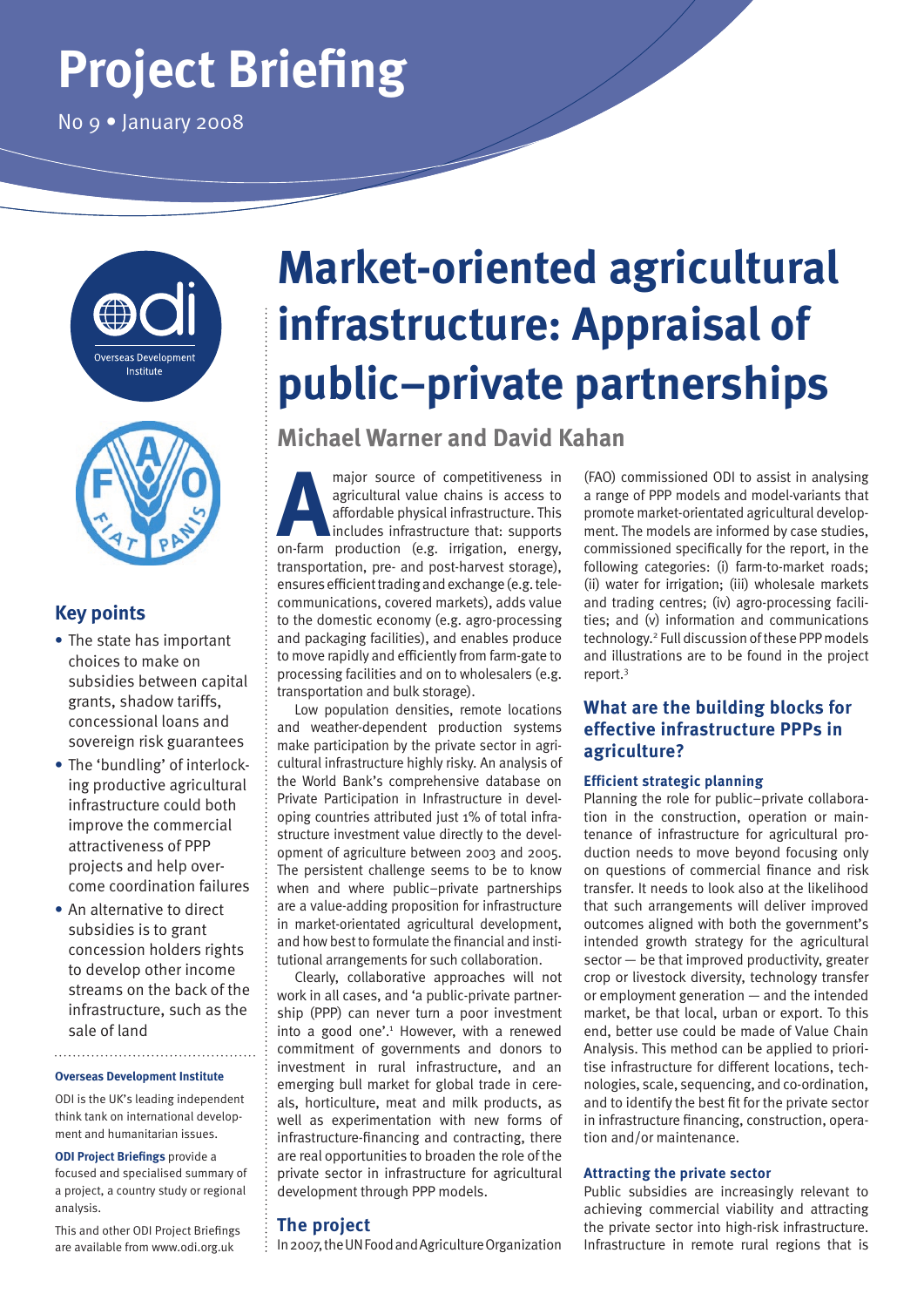**'**Too much risk transfer, and the private sector will not be attracted to the PPP proposition. Too little, and the inefficiencies in public sector provision of agricultural infrastructure services may simply be perpetuated by the private operator'

dependent on agricultural production to recover capital and operational costs (irrigation, wholesale markets) is rarely 'bankable' without financial support. When financing is adjusted for risks, projects cannot service the resulting credit terms, and may fail to command a competitive return for investors. It therefore seems likely that in this sector the allocation of subsidies by the state will continue to grow.

Subsidies include: grants, concessional loans (sourced, for example, from the International Development Association) and various forms of risk guarantee. Such subsidies can be supported by public investment budgets, the profits of urbanbased concession agreements (e.g. cross-subsidy in the telecommunications sector) or provided by donors (e.g. the multi-donor Global Partnership on Output-Based Aid facility, which provides performance-based grant subsidies).

An advantage of capital grants or shadow tariffs over the provision of large-scale concessional loans or credit/demand risk guarantees is that the private party remains exposed to a higher degree of commercial credit risk. Arguably, capital grants and shadow tariffs incentivise the private party to maintain a strong focus on cost efficiencies and performance. Too much risk transfer, however, such as providing only highly targeted and short-duration partial shadow tariffs, and the private sector will not be attracted to the PPP proposition in the first place. Conversely, too little risk transfer, such as fully guaranteeing demand risk, and the often high costs and inefficiencies in public sector provision of agricultural infrastructure provision may simply be perpetuated by the private operator.

Experience so far suggests that when financing agricultural infrastructure PPPs in cases where full cost-recovery cannot be commanded, it is important to use subsidies to position projects as 'close to market' as possible. This improves the project's attractiveness to investors and strengthens the possibilities for commercially financed expansion. Capital and consumption-based public subsidies, along with credit risk and demand risk guarantees, can be designed to ensure that a project remains financially viable.

Attracting the private sector into a PPP deal requires public authorities to answer three essential questions:

- **•** What the source of revenue will be (user fees, subsidies, purchase agreement etc.) and whether this will be sufficient to cover investment costs and return a profit;
- **•** Whether the commercial scale of the opportunity will warrant the high costs involved in project development including competitive bidding by private parties; and
- **•** Whether the proposed infrastructure offers growth potential for the private party – for example, is located in a rapidly developing agricultural area, or offers potential for design innovations, operational changes or expansion to raise revenues over time.

#### **The right regulatory framework**

It is essential for PPPs to operate within a suitable regulatory framework so that the wider public interest is protected. Important regulatory considerations include:

- **•** Whether there is need for an independent regulator, for example, if state-owned companies (such as in telecommunications) are effectively in competition with private operators, as is the case in parts of India;
- **•** Protecting customers against monopolistic abuse, whilst ensuring the commercial viability of investments and profits for the private sector sufficient to support further network expansion; and
- **•** Institutional capability to manage open bidding and evaluation procedures, and to undertake comparisons of private sector performance data over time.

#### **PPP models**

Further to the details in the main report, key findings for different infrastructure types are as follows:

#### **Farm-to-market roads**

Low income levels and low vehicle volumes mean that in many rural areas neither road construction, rehabilitation, nor routine maintenance can be financed from user fees or tolls alone. Here subsidies are essential. At present, the private sector remains primarily attracted to urban and intercity projects, where traffic volumes are high and reliable.

One exception is where a rural processing facility and its outgrowers are prepared to combine resources to support road development. Such a model is illustrated by the Kakira Outgrowers Rural Development Fund, Uganda. At the centre of this model is a not-for-profit infrastructure financing and maintenance services management company. This company receives capital grants from donors and the processing facility, together with a levy on outgrowers' sales to the same facility. A success factor is the ability of the company to raise additional funds to meet recurrent asset maintenance costs, for example by offering services such as microcredit.

An alternative approach is to bundle together interlocking productive agricultural infrastructure, with roads as only part of the package. This carries possibilities for improving the commercial attractiveness  $-$  the bankability  $-$  of the project. The Kalangala Integrated Infrastructure Programme in Uganda is a case in point. This project brings together infrastructure for roads, ferry operations, power and water supply. Infrastructure bundling not only enables a PPP project to reach a size that renders it of interest to both equity investors and commercial lenders, it also offers multiple sources of revenue that help mitigate volatility in demand risk and (in some cases) generate tax revenues that can be recycled to support construction and main $t$ enance  $-$  e.g. through shadow tolls. It is serendipitous that the financial advantages of bundling infrastructure aligns with the need to address infra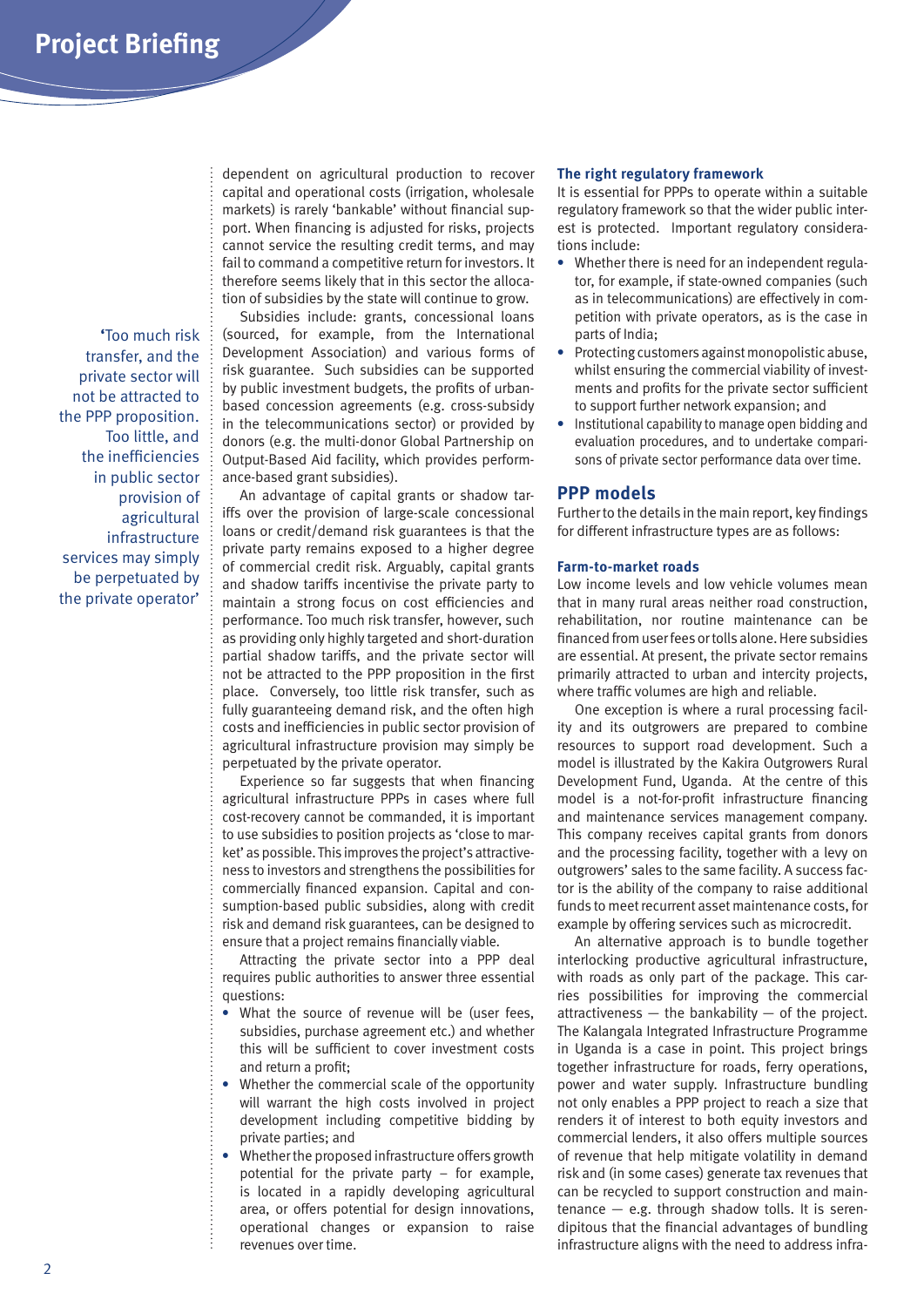structure coordination failure, i.e. to overcome the multiple, interlocking constraints in infrastructure provision along agricultural supply chains.

The task of identifying and developing individual infrastructure projects in low-income areas can be a complicated and protracted process, and represents a high risk for those investing capital. Attempting the same for the type of integrated infrastructure programme noted above is even more risky. The role played by InfraCo (part of the PIDG multi-donor family of infrastructure facilities) as a dedicated project development company has been pivotal to progress with this project.

#### **Water for irrigation**

The vicious circle of inadequate irrigation operations and insufficient funds for maintenance can be broken in part by positioning private third parties between farmers and the public entity. The aim here is to professionalise irrigation asset management, operations and maintenance functions. This third party can be a financially autonomous government agency, a professionalised Water User Association (WUA) or a private company (see Box 1).

On a larger scale, the World Bank is funding the West Nile Delta irrigation programme in Egypt. This project highlights the stark choice of public sector concession planners between whether a government should provide grant subsidies or take on the principal credit risk. In this case the project demonstrates the latter  $-$  i.e. how irrigation projects might be financed without granting capital or consumption-based subsidies to the private sector. The key is to (i) adopt a demand-driven approach to planning, where the growers' willingness to pay for connection guides the technical design options and commensurate tariffs; and (ii) to maintain the principal credit risk with the public sector, thus facilitating concessional donor finance and avoiding costly and complex third-party credit guarantees for borrowings by the private parties at commercial rates.

#### **Wholesale markets and trading centres**

Across the developing world, the development of regulated trading and exchange centres has been unbalanced, with some provinces investing in such facilities whilst in others progress remains inadequate. In India, for example, more progressive states have amended their regulatory framework to enable participation of the private sector and cooperatives in the construction and operation of wholesale markets. The same amendments also allow for financial assistance and subsidies to be made to private companies and corporate bodies involved in these activities.

User demand associated with wholesale markets and other types of trading centres is a heightened risk. This highlights the importance of regulatory authorities retaining the option of allowing concession holders to develop land for lease or sale, for example through appropriate land use re-zoning (as adopted in the World-Bank-supported Gdansk fruit and vegetable

#### **Box 1: The Nakhlet small-scale irrigation scheme in Mauritania**

The project pumps water from a tributary of the Senegal River. A farmers cooperative (essentially a WUA) has been given management control over the irrigation assets by the government agency. The project is reported to have achieved an internal rate of return to farmers per season of 103%. Such success depends on farmers contributing both a fixed charge (as an annual subscription) to guarantee the servicing of the WUA's own debts accrued in raising capital to lend on to farmers, and variable user fee payments to cover agricultural inputs, irrigation services, equipment maintenance and the depreciation of irrigation equipment.

wholesale market in Poland). Such alternative income streams reduce the need for state subsidies, improve commercial credit terms and can significantly raise the attraction of the project to private equity investors.

#### **Agro-processing**

Agro-processing facilities are often viewed as essentially business-to-business private operations. It is therefore unlikely that the raising of debt for investment in agro-processing PPP projects or the high risks of debt repayment, or both, could be transferred to a public body. The public sector is more likely to contribute in the form of land through concessions, or provide capital grants (perhaps backed by donors). The expectation is that farmers or private interests will assume the main commercial risks.

An example is the heat-treatment facility for fruits in Fiji — a public–private partnership between an owner–operator, Nature's Way Cooperative (Fiji) Limited, and the Fiji Ministry of Agriculture, the Civil Aviation Authority and USAID. Here USAID provided grant funds to purchase the treatment chamber and ancillary equipment, and the ministry a capital grant to fund the physical structures. The Civil Aviation Authority granted land for the facility. This arrangement means that the facility started operations debtfree and thus better able to manage supply risks and raise capital for expansion. The model also involves both growers and exporters as equity partners in the agro-processing facility project, which ensures that the facility is developing in a way that aligns with market needs and supplier capabilities.

Private participation in financing agro-processing facilities is inherently risky, with the risks higher the less diversified the range of processing services on offer and the greater the dependency on single commodities and on rain-fed farming systems. Broadening infrastructure services to include not only specialised agro-processing but also wholesale trading and marketing is likely to reduce the volatility of user fees and make the venture more attractive to potential funders and investors.

#### **Information and communications technology**

By 2010, it is estimated that cellular communications networks will cover 80% of the world's population. In 2006, there were already 2.67 billion cellular subscribers, up from 640 million in 2000 (a rise of 417% in six years). In other words, circumstances are changing fast. Mobile coverage is already fairly com**'**It is serendipitous that the financial advantages of bundling infrastructure aligns with the need to address infrastructure coordination failure along agricultural supply chains'